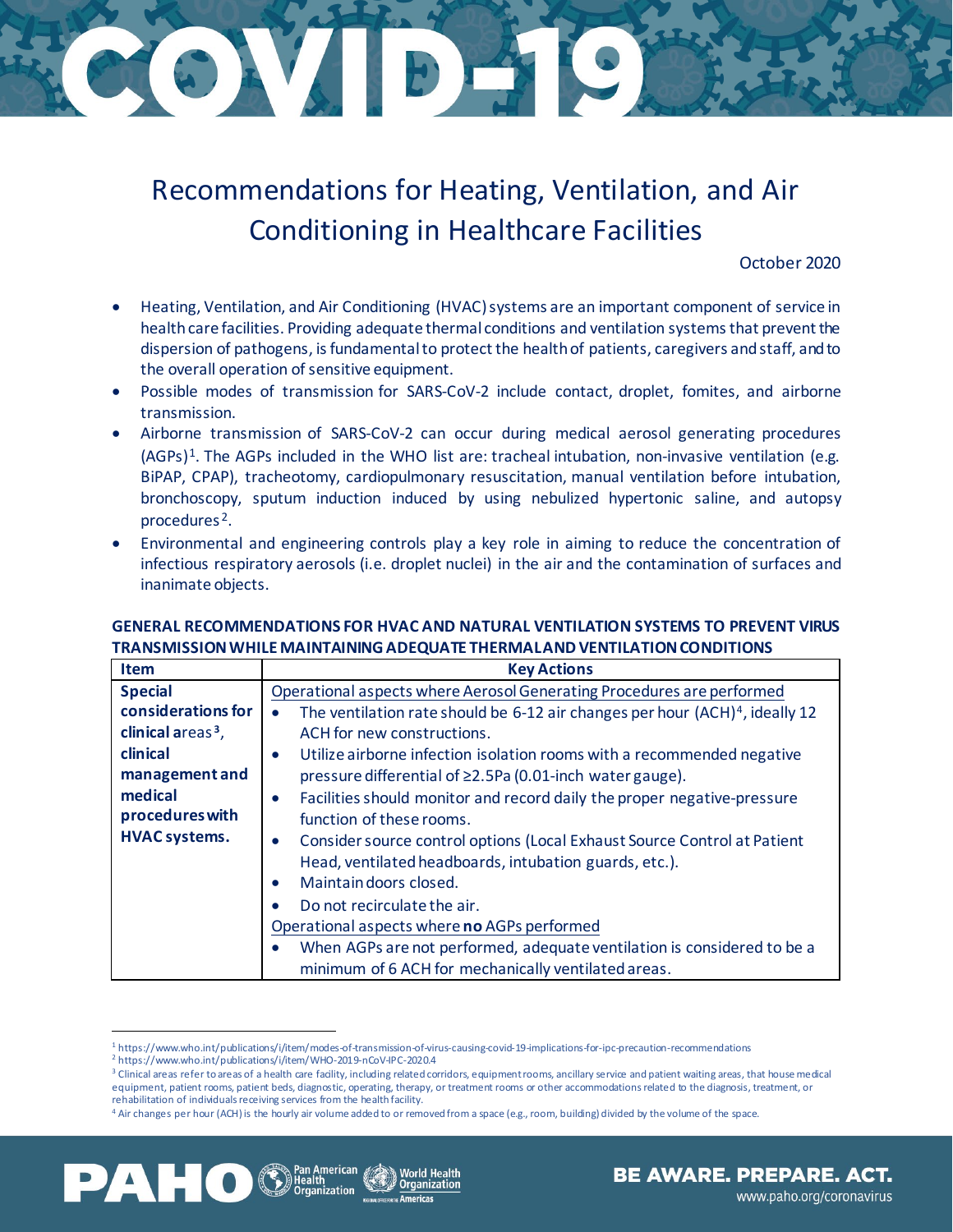|                                            | Maintain negative pressure in all rooms to prevent contaminated air from<br>$\bullet$<br>entering hallways and corridors.                                                                                                                                                                                                                                                                                                                                                   |
|--------------------------------------------|-----------------------------------------------------------------------------------------------------------------------------------------------------------------------------------------------------------------------------------------------------------------------------------------------------------------------------------------------------------------------------------------------------------------------------------------------------------------------------|
|                                            | Avoid moving suspected, probable or confirmed COVID-19 patients out of<br>$\bullet$<br>their rooms. If transport is required, use predetermined transport routes to<br>minimize exposure and give patient a medical mask to wear if tolerated.<br>Recommendations when single rooms are not available:<br>$\bullet$<br>Isolation curtains.<br>$\circ$<br>No recirculation of air.<br>$\circ$<br>Beds should be placed at least one (1) <sup>5</sup> meter apart.<br>$\circ$ |
|                                            | <b>Air Filtration</b><br>Work with your HVAC provider to implement filtration systems that match<br>$\bullet$<br>the layout and clinical goals of your facilities.                                                                                                                                                                                                                                                                                                          |
|                                            | High Efficiency Particulate Air (HEPA) filtration is recommended for use in<br>$\bullet$<br>special-care areas. HEPA filters are usually fixed into the HVAC system<br>serving those areas.                                                                                                                                                                                                                                                                                 |
|                                            | Air from airborne infection isolation rooms should be exhausted directly to<br>$\bullet$<br>the outside or be filtered through a HEPA filter directly.                                                                                                                                                                                                                                                                                                                      |
|                                            | Utilize portable HEPA filtration units in special-care areas that are not<br>$\bullet$<br>served by a HVAC system.                                                                                                                                                                                                                                                                                                                                                          |
|                                            | Notify healthcare workers that HEPA units cannot be turned off once in<br>$\bullet$<br>place, as this may result in the room becoming positively pressurized to the<br>corridor.                                                                                                                                                                                                                                                                                            |
|                                            | Prefer Minimum Efficiency Reporting Value (MERV) <sup>6</sup> ratings higher than 13<br>$\bullet$<br>for systems serving patient treatment areas of health care facilities.                                                                                                                                                                                                                                                                                                 |
| <b>Special</b><br>considerations for       | When AGPs are not performed, adequate ventilation is considered to be 60<br>$\bullet$<br>liters /second per patient for naturally-ventilated areas.                                                                                                                                                                                                                                                                                                                         |
| clinical areas,<br>clinical                | Alternative ventilation systems, such as a hybrid (mixed-mode) model,<br>$\bullet$<br>should be considered for areas where AGPs are performed, in order to meet                                                                                                                                                                                                                                                                                                             |
| management and<br>medical<br>procedures in | the recommended average natural ventilation rate of 160 L/s per patient <sup>7</sup> .<br>Define risk areas within the facility. Risk areas might include rooms where<br>$\bullet$                                                                                                                                                                                                                                                                                          |
| settings using<br>natural                  | aerosol generating procedures are performed, and rooms where COVID-19<br>confirmed patients are located.                                                                                                                                                                                                                                                                                                                                                                    |
| ventilation, with<br>no HVAC systems       | Separate areas with aerosol generating procedures from other areas where<br>$\bullet$<br>patients are seen, keeping patients separated according to symptomology,                                                                                                                                                                                                                                                                                                           |
|                                            | in order to reduce transmission.<br>Maintain doors closed in risk areas.<br>$\bullet$                                                                                                                                                                                                                                                                                                                                                                                       |
|                                            | Establish barriers to prevent airflow from areas with confirmed patients to                                                                                                                                                                                                                                                                                                                                                                                                 |

HONDAD

World Health **Organization** 

**Americas** 

other areas (consider both vertical and horizontal airflows).

merican

*rganization* 

<span id="page-1-1"></span><span id="page-1-0"></span>

<span id="page-1-2"></span>PAH0

<sup>5</sup> Infection prevention and control during health care when coronavirus disease (COVID-19) is suspected or confirmed: Interim guidance Section 3.1 <sup>6</sup> Minimum Efficiency Reporting Values, or MERVs, report a filter's ability to capture larger particles between 0.3 and 10 microns (µm) ASHRAE

https://ashrae.iwrapper.com/ASHRAE\_PREVIEW\_ONLY\_STANDARDS/STD\_52.2\_2017

<sup>&</sup>lt;sup>7</sup> Ventilation rate (I/s) = 0.65 × wind speed (m/s) × smallest opening area (m2) × 1000 l/m3<sup>11</sup>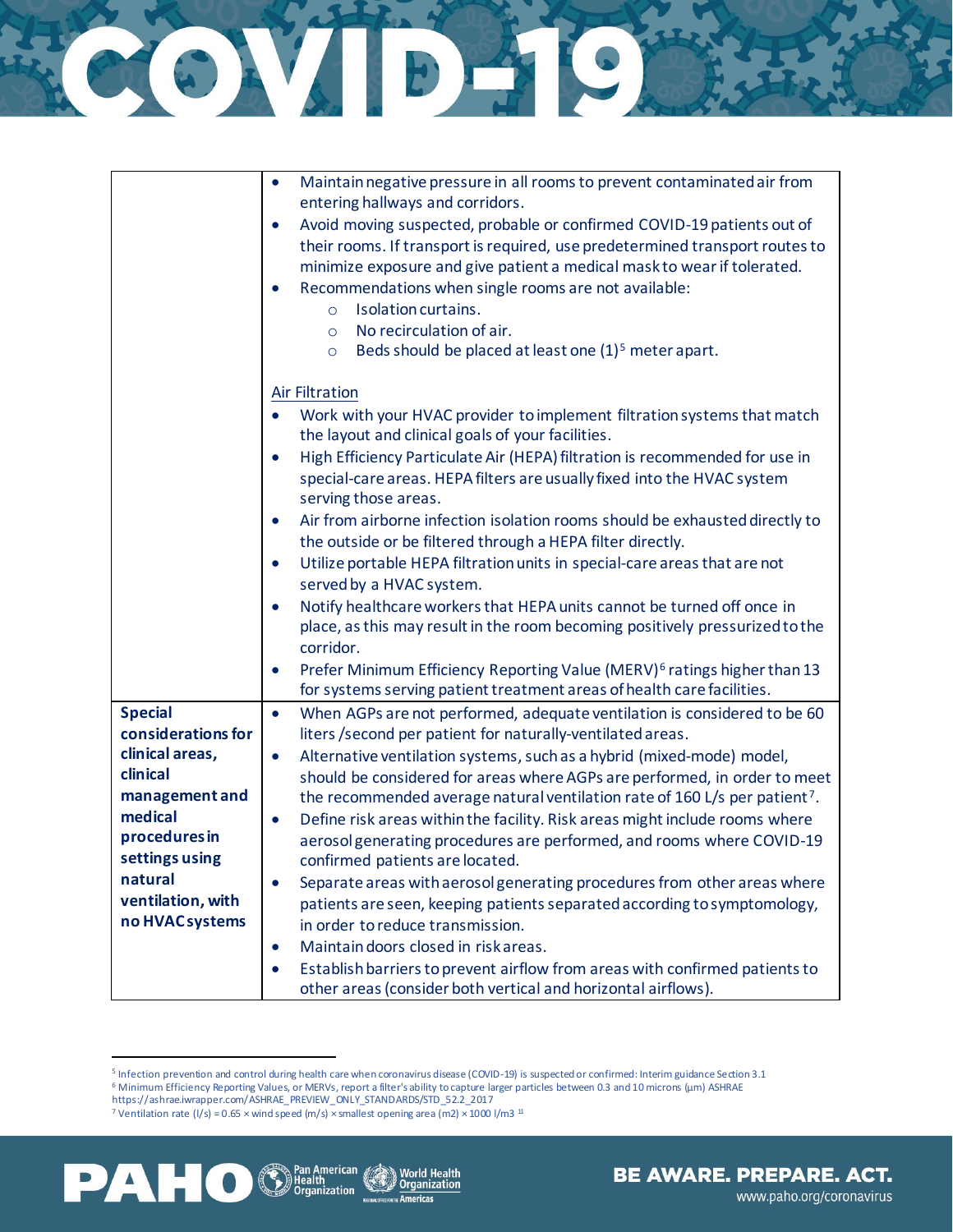## HARRY AND HARRY

|                                            | Avoid moving suspected, probable or confirmed COVID-19 patients out of                                                      |  |  |  |
|--------------------------------------------|-----------------------------------------------------------------------------------------------------------------------------|--|--|--|
|                                            | their rooms. If transport is required, use predetermined transport routes to                                                |  |  |  |
|                                            | minimize exposure and give patient a medical mask to wear if tolerated.                                                     |  |  |  |
| <b>Recommendations</b><br>for non-clinical | <b>HVAC system design</b>                                                                                                   |  |  |  |
| areas <sup>8</sup>                         | Ensure outdoor air intakes are open and do not use recirculated air<br>$\bullet$                                            |  |  |  |
|                                            | systems.                                                                                                                    |  |  |  |
| (Applicable to                             | Implement a "clean to less clean" directional design for airflows.<br>$\bullet$                                             |  |  |  |
| common areas,<br>offices and               | Establish a minimum separation distance of 10m (30ft) between exhaust<br>$\bullet$<br>outlets and outdoor air intakes.      |  |  |  |
| general spaces)                            |                                                                                                                             |  |  |  |
|                                            | Avoid Variable Air Volume (VAV) systems, which present a risk to<br>$\bullet$<br>maintaining "clean to less clean" airflow. |  |  |  |
|                                            | For health-care facilities without adequate natural or mechanical<br>$\bullet$                                              |  |  |  |
|                                            | ventilation, the following approaches can be considered, in consultation                                                    |  |  |  |
|                                            | with the hospital team of engineers:                                                                                        |  |  |  |
|                                            | o Installation of exhaust fans                                                                                              |  |  |  |
|                                            | Installation of turbine roof vents (e.g. whirlybirds)<br>$\circ$                                                            |  |  |  |
|                                            |                                                                                                                             |  |  |  |
|                                            | Operational aspects                                                                                                         |  |  |  |
|                                            | Make sure your HVAC provider has the certifications and licenses required                                                   |  |  |  |
|                                            | to provide services in your jurisdiction.                                                                                   |  |  |  |
|                                            | Maintain relative humidity between 40-60%.<br>$\bullet$                                                                     |  |  |  |
|                                            | Keep the temperature between 70°F-75°F (21°C-24°C).<br>$\bullet$                                                            |  |  |  |
|                                            | Do not regularly turn HVAC systems or air filtration equipment off. Doing so<br>$\bullet$                                   |  |  |  |
|                                            | affects airflows and can cause contamination with agents such as molds                                                      |  |  |  |
|                                            | and fungi.                                                                                                                  |  |  |  |
|                                            | Ensure HVAC systems are connected to emergency power supplies.<br>$\bullet$                                                 |  |  |  |
|                                            | Prefer MERV ratings of 13 or higher for systems serving general<br>$\bullet$                                                |  |  |  |
|                                            | environment.                                                                                                                |  |  |  |
|                                            |                                                                                                                             |  |  |  |
| <b>Maintenance</b>                         | Use Personal Protective Equipment (PPE) for maintenance activities.<br>$\bullet$                                            |  |  |  |
|                                            | Start with areas of least potential contamination and move to Intensive care<br>$\bullet$                                   |  |  |  |
|                                            | units of COVID-19 positive cases last.                                                                                      |  |  |  |
|                                            | After maintenance activities, wash hands with soap and water or use an<br>0                                                 |  |  |  |
|                                            | alcohol-based hand sanitizer. Change clothes between facilities.                                                            |  |  |  |
|                                            | Filters should be disinfected with a sodium hypochlorite solution at 10% or<br>$\bullet$                                    |  |  |  |
|                                            | another appropriate disinfectant approved for use against SARS-CoV-2,                                                       |  |  |  |
|                                            | allowing it to act for at least 5 minutes before removal. Filters can then be                                               |  |  |  |
|                                            | bagged and disposed of in regular waste <sup>9</sup> .                                                                      |  |  |  |
| <b>Planning Activities</b>                 | Develop a workplan with the maintenance team and HVAC provider to<br>$\bullet$                                              |  |  |  |
|                                            | ensure timely maintenance and service of HVAC systems.                                                                      |  |  |  |
|                                            | Ensure good environmental ventilation in any closed setting.<br>$\bullet$                                                   |  |  |  |

8 Non-clinical areas refer to areas where no patients are accommodated, managed, treated or diagnosed and exclude patient waiting areas and corridors between clinical areas

> World Health Organization

[9https://www.ashrae.org/technical-resources/filtration-disinfection#replacement](https://www.ashrae.org/technical-resources/filtration-disinfection#replacement)

<span id="page-2-1"></span><span id="page-2-0"></span>